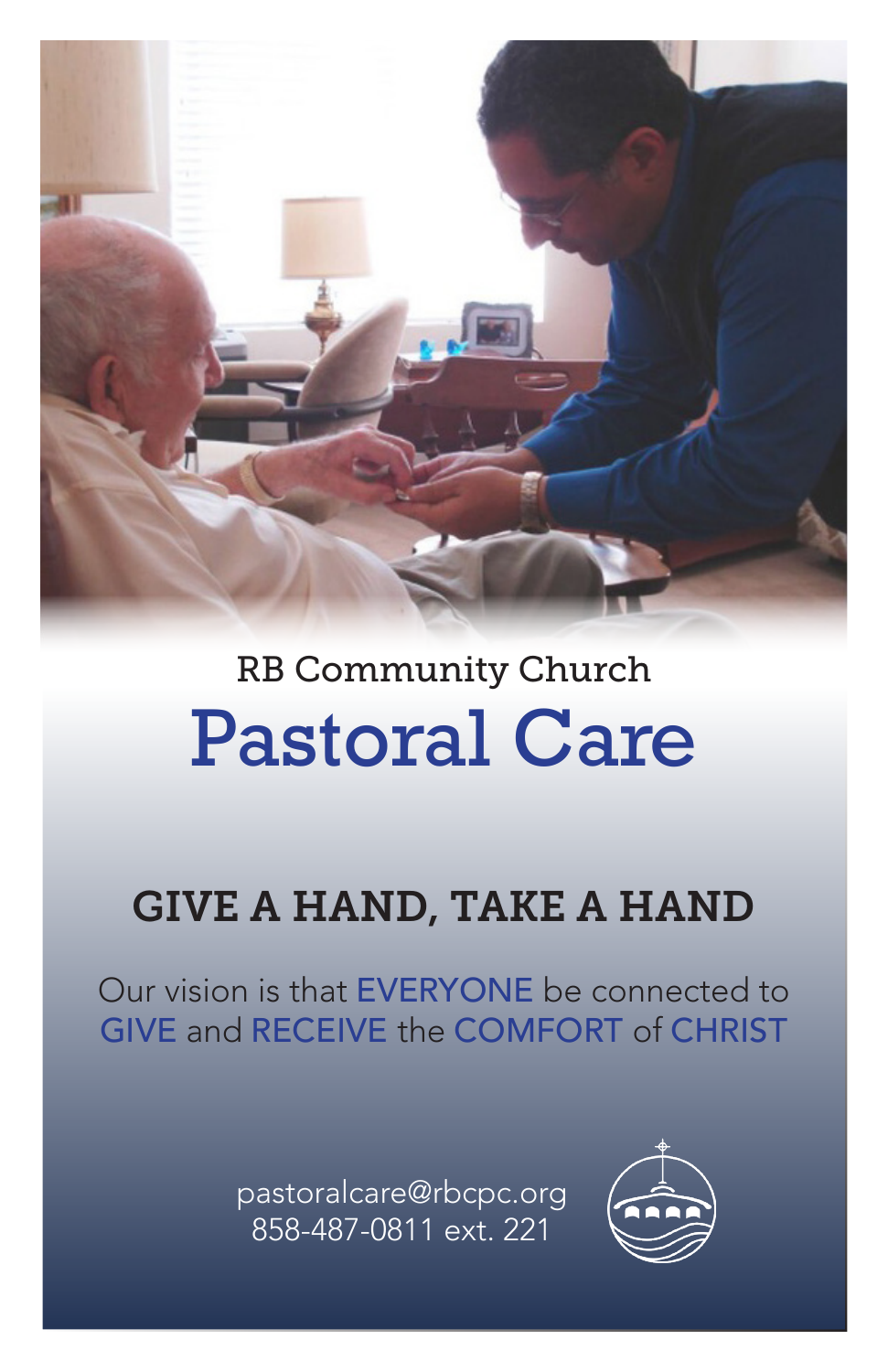## Dear Beloved People of God,

Grace to you and Peace,

Our Lord and our shepherd (Psalm 23) demonstrated His love by giving His life for us (John 10:11). As the Good Shepherd, He feeds and cares for His sheep daily (Ezekiel 34:15) and we at RB Community Church are His Body and we follow our master's example as we give and receive care for spiritual, mental, emotional & physical needs.

Ephesians 4:15-16 says, "We will grow up completely and become one with the Head, that is, one with the Messiah, in whom the whole body is united and held together by every ligament with which it is supplied. As each individual part does its job, the body builds itself up in love."

In Christ, we Christians are one temple and one man. Like the human body, the Bible teaches us that in Christ we are inter-connected, and we are also interdependent. People have a habit of thinking of this in terms of either giving or receiving care.

Instead, God calls us as His People and the body of Christ to do both as a way of life.

Prayerfully, take a look at the many op- tions here at RB Community Church, and take a step today to give a hand and take a hand.

May the Lord bless you all and keep you as you continue to follow Him.

In Christ,



2 Pastor Mofid Wasef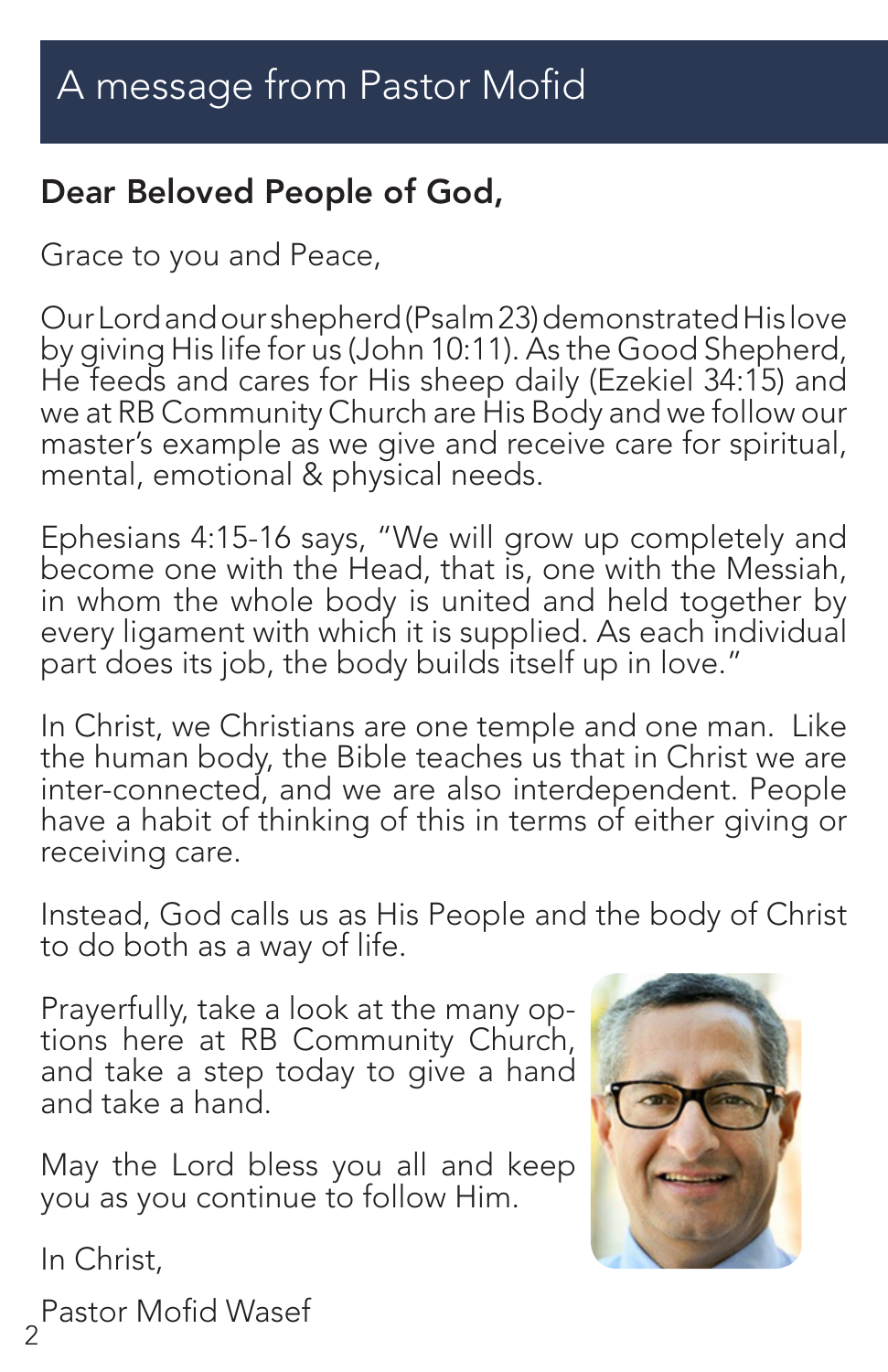## INDEX

| <b>PRAYER</b><br>Gallery Prayer Cards<br>Pew Angels<br>Prayer Chain<br>Prayer Team<br>Soaking Prayer<br>Wednesday Morning Women's Prayer Group                                                                                                                            |
|---------------------------------------------------------------------------------------------------------------------------------------------------------------------------------------------------------------------------------------------------------------------------|
| <b>Grief Share</b><br><b>NAMI</b><br>Women's Cancer Prayer Group                                                                                                                                                                                                          |
| <b>VISITATION.</b><br><b>Pastoral Visit</b><br>Prayer Shawls<br>Stephen Ministry<br><b>Visitation Volunteers</b><br>Volunteer Chaplains                                                                                                                                   |
| <b>RESOURCES</b><br>Carpenter's Fellowship<br>Helping Hands<br>CPR-AED and First Aid Classes<br><b>ESL Classes with Laubach</b><br>First Aid Team<br>Marriage Enrichment Ministry<br>Memorial and Funeral Ministry<br>Military Family Ministry<br>Parish Nurse Volunteers |
| <b>EVENTS</b><br>National Day of Prayer<br>Older, Wiser, Lively Saints (OWLS) luncheons<br>Service of Remembrance                                                                                                                                                         |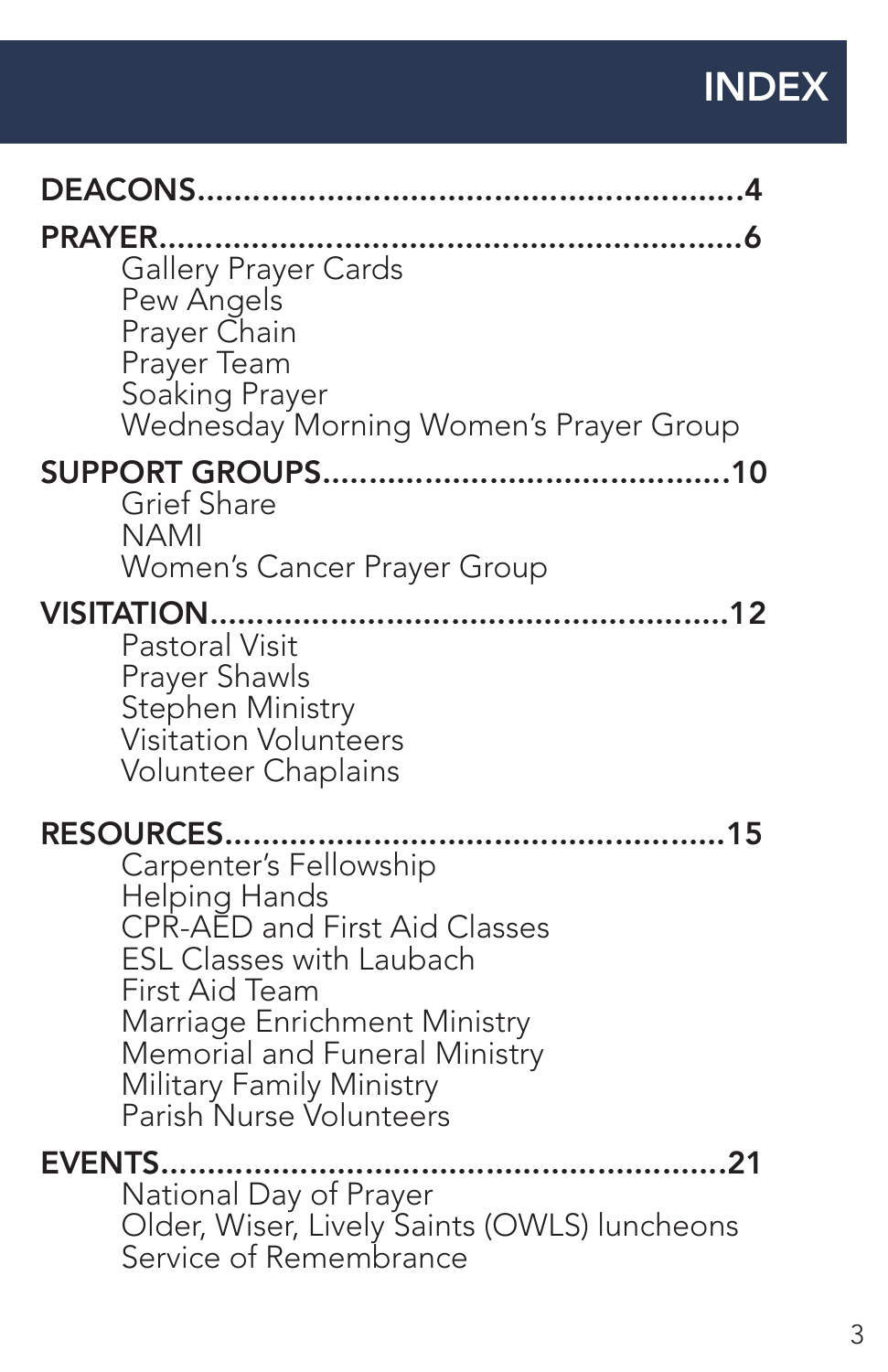## DEACONS

*"Then the King will say to those on his right, 'Come, you who are blessed by my Father; take up your inheritance, the king*dom prepared for you since the creation of the world. For I *was hungry and you gave me something to eat, I was thirsty and you gave me something to drink, I was a stranger and you invited me in, I needed clothes and you clothed me, I was sick and you looked after me, I was in prison and you came to visit me'….'I tell you the truth, whatever you did for one of the least of these brothers of mine, you did it for me'." -* Matthew 25:31-45

Often described as the heart and hands of the church, our Board of Deacons is composed of 30 compassionate Christians. Each person serves a 3-year term. They minister to those in need in the church family and the community. Deacon representatives are always available between worship services.

#### Deacon Ministries at work in our church:

- *• Communion* Prepare and serve the blessed Sacrament of Holy Communion at Sunday worship services on first weekend each month, weekly at Saturday evening worship.
- *• Devotionals* Provide Devotional material for church members to use in personal devotional times.
- *• Sunday morning shuttle transportation* Provide shuttle transportation for those needing a ride to church services. A Deacon is always on the shuttle as a companion.
- *• Calls and Caring* These Deacons visit with congregants who are sick, homebound, bereaved or recovering from surgery. They visit by phone and personal visits.
- 4 **Sunshine Committee** - Send cards for illness, bereavement and special birthdays.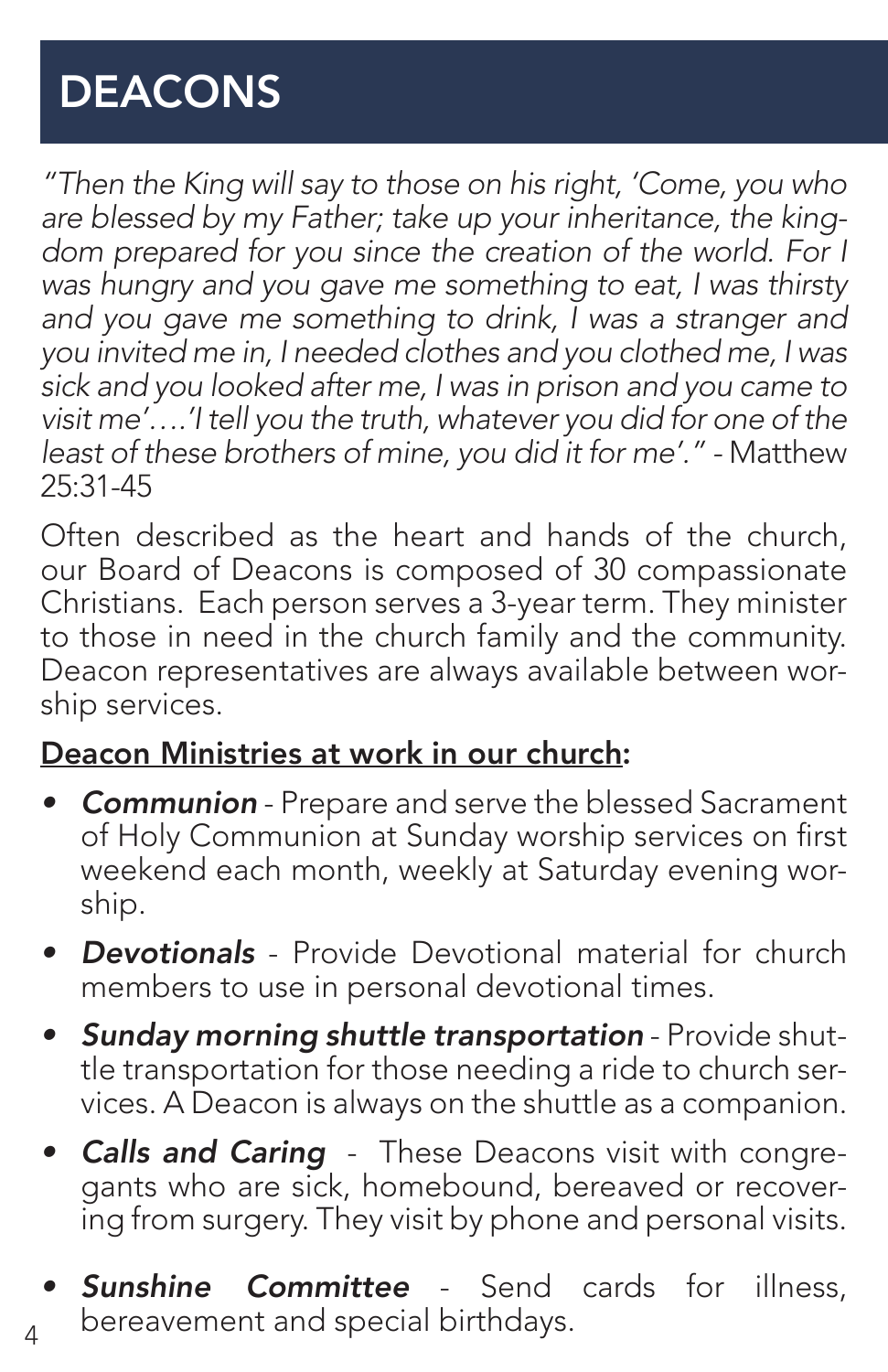- *• Flower Mugs* Create and deliver small flower arrangements to people who need comforting.
- *• Holiday Flowers* Flowers which adorned our church during Christmas and Easter are delivered to homebound people in our church community.
- *• New Baby Ministry* Give new baby gift items to preschool families

### *• Community Liaison*

Interfaith Community Services Presbyterian Urban Ministries Salvation Army Solutions for Change

## Serving Opportunities:

The ministry of a Deacon is one of compassion, witness, service, and sharing in the redeeming love of Jesus Christ.

- If you are a member of RB Community Church, consider offering to *serve as an Ordained Deacon*.
- Support the Deacons with a *donation* in the green offering envelope found in the pews.

#### CONTACT: Pastoral Care | 858.487.0811 x 221 pastoralcare@rbcpc.org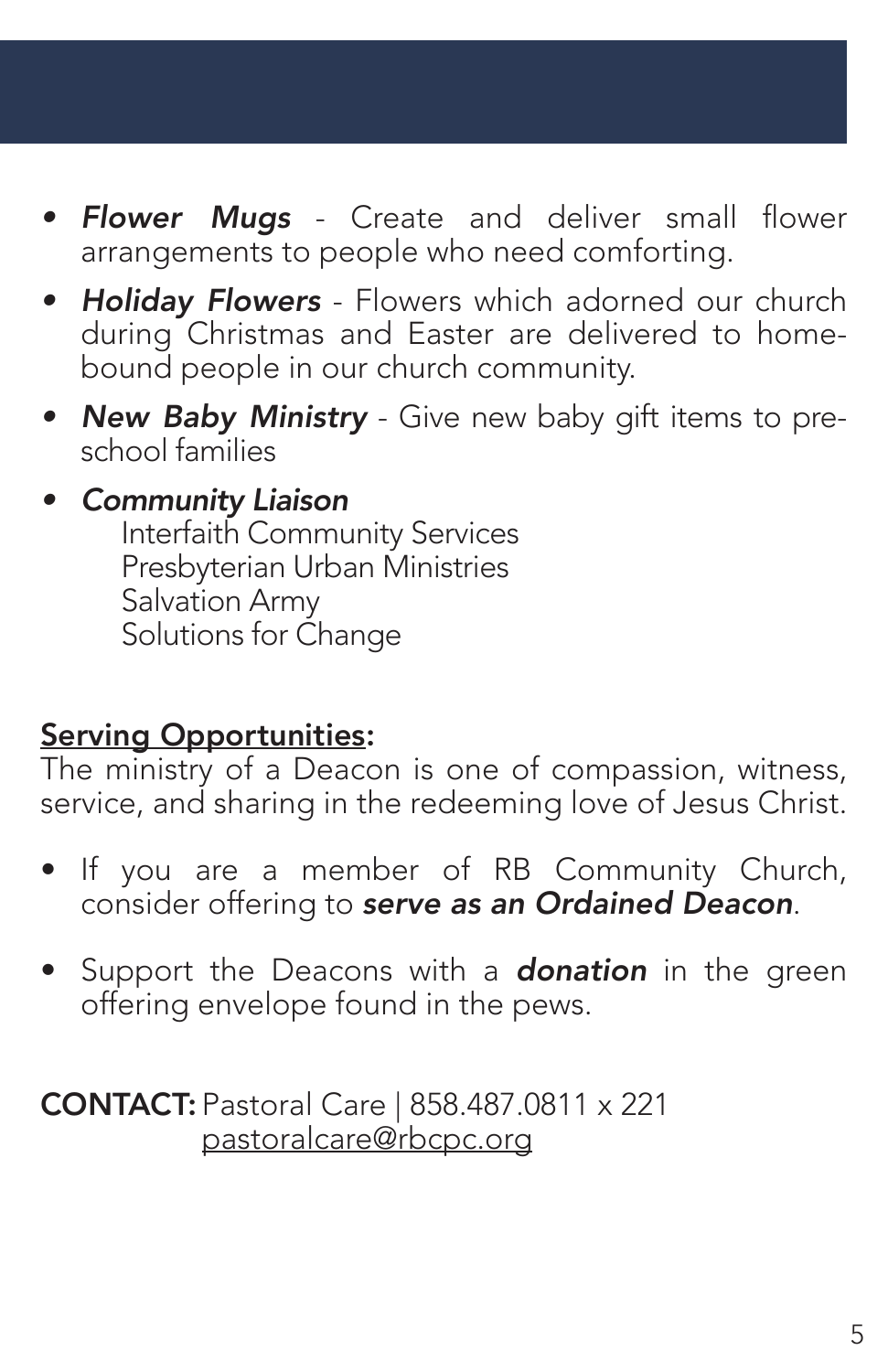## PRAYER

## GALLERY PRAYER CARDS

*"Blessed be the God and Father of our Lord Jesus Christ, the Father of mercies and God of all comfort, who comforts us in all our tribulation. -* 2 Corinthians 1:3-4

Cards listing those in our congregation who are ill or recovering are located on the Prayer Wall in the Gallery by the prayer chalkboard. Cards listing those serving in our Armed Forces are located on the Military Families Ministry display. To be listed on these very public cards, permission must be secured from the individual or responsible family member.

#### Serving Opportunities:

Take these cards home with you and *pray* for those listed during your daily devotional time.

CONTACT: Pastoral Care | 858.487.0811 x 221 pastoralcare@rbcpc.org

#### PEW ANGELS

*"Whatever you do, work at it with all your heart, as working for the Lord."- Colossians 3:23*

Pew Angels meet in the Sanctuary, *praying* through the pews for the weekend services as they *replenish materials* in the pews. *Assemble and sort bulletins* for Worship Services.

#### Serving Opportunities:

Every Friday at 8:00 am. Many hands make light work, so come join this lively, loving, praying group!

CONTACT: Donna Prather | 858.592.7679 ddgbb9@gmail.com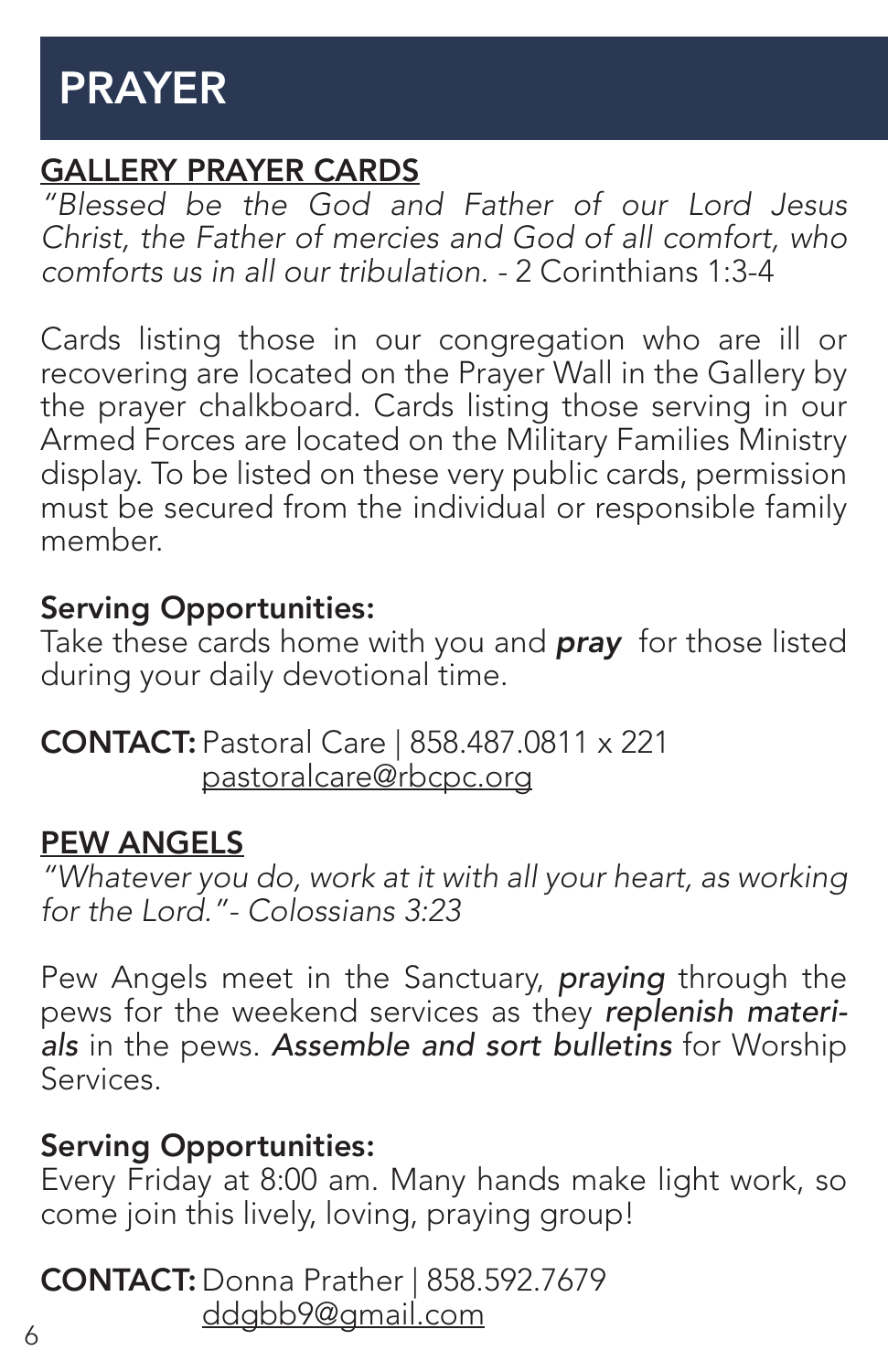## PRAYER CHAIN

*"For where two or three are gathered together in My name, I am there in the midst of them."* - Matthew 18:20

Prayer requests are received on Connection Cards from weekend Worship Services in addition to prayer requests by phone, emails, and personal visits. These requests are confidentially submitted to the Prayer Chain volunteers who pray for each person and each concern.

#### Serving Opportunities:

Join this team of dedicated "Prayer Warriors" and *pray for others* in our congregation.

CONTACT: Pastoral Care | 858.487.0811 x 221 pastoralcare@rbcpc.org

## PRAYER TEAM

*"Pray without ceasing, in everything give thanks; for this is the will of God in Christ Jesus for you."*

- 1 Thessalonians 5:17-18

- *• In Worship* At least 2, sometimes 3 members are available after each Worship Service to pray with anyone in need of prayer, or wanting to pray for others. Prayer Team members continue to pray for individuals throughout the week.
- *• Healing Prayer Services* Held 2 or 3 times, in conjunction with the Saturday Night Service. The exact dates will be announced in the Newsletter and/or on the RB Community website. In preparation, we start praying 2 weeks ahead of time for those who will be coming, and for God's wisdom & protection. There will be an emphasis on healing throughout the service, ending with the last part being individual prayer with the prayer team pairs while soft music is playing. Each person is anointed with oil.

7 *(continued on next page)*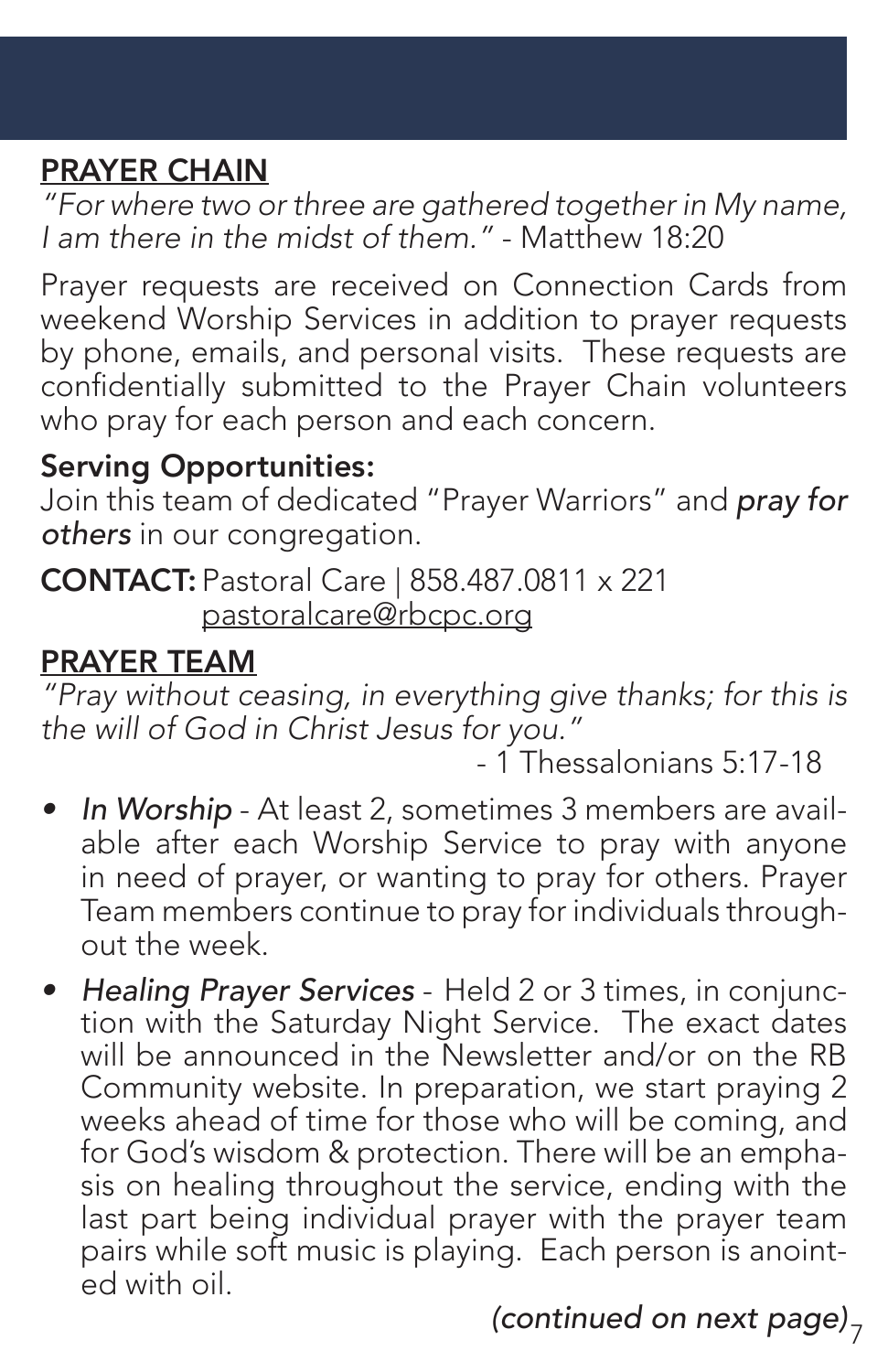## PRAYER

- *• Prayer for Pastors* Prayer Team members pray with the Pastor in the Library before Saturday Service, and in the Chapel before the 8:30 AM Sunday Service.
- *• Prayer for Church Family* Each day, Prayer Team mem- bers pray for health, wisdom, protection, and Holy Spirit guidance for the staff, leaders, volunteers, ministry and program needs and concerns, and the congregation as a whole. PRAY...there is great power in it !!
- *• Mornings with the Master*  Lenten Worship Services led by the Prayer Team.

Serving Opportunities:

The Prayer Team would welcome additional prayer warriors with open arms.

CONTACT: Rosina Krefft | 858.776.2784 rbkrefft@aol.com

#### SOAKING PRAYER

*"As a mother comforts her child, so I will comfort you; and you will be comforted over Jerusalem."* Isaiah 66:13

In a relaxed atmosphere, people can close their eyes, cover with a blanket, and just rest in the Everlasting Arms. They are prayed over by the Prayer Team as soft music is played and scriptures are read. Meets in Lower Fireside, 2nd Saturday evening of each month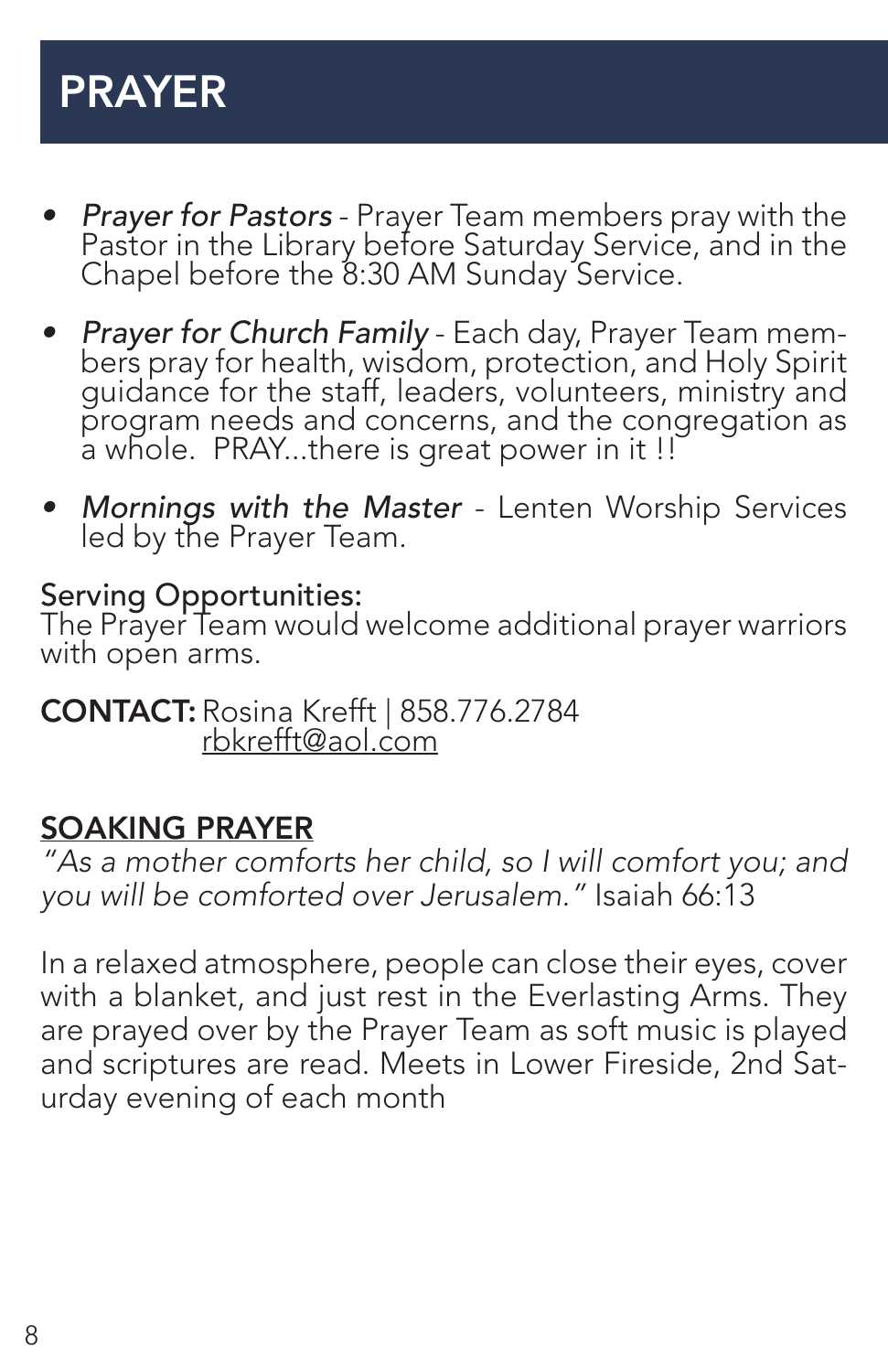#### Serving Opportunities:

Would warmly welcome anyone who wants to *pray* quietly over attendees.

CONTACT: Rachel Gleed | 858.487.8230 rbsis@san.rr.com

## WEDNESDAY MORNING WOMEN'S PRAYER GROUP

*"Pray for one another; that you may be healed."*James 5:16

Meets Wednesday mornings 8:30–9:30 AM in the Library.

#### Serving Opportunities:

All are welcome come receive prayer and to join in praying for others.

CONTACT: ELLEN FOWLER | 858-603-2995 ellen.fowler49@gmail.com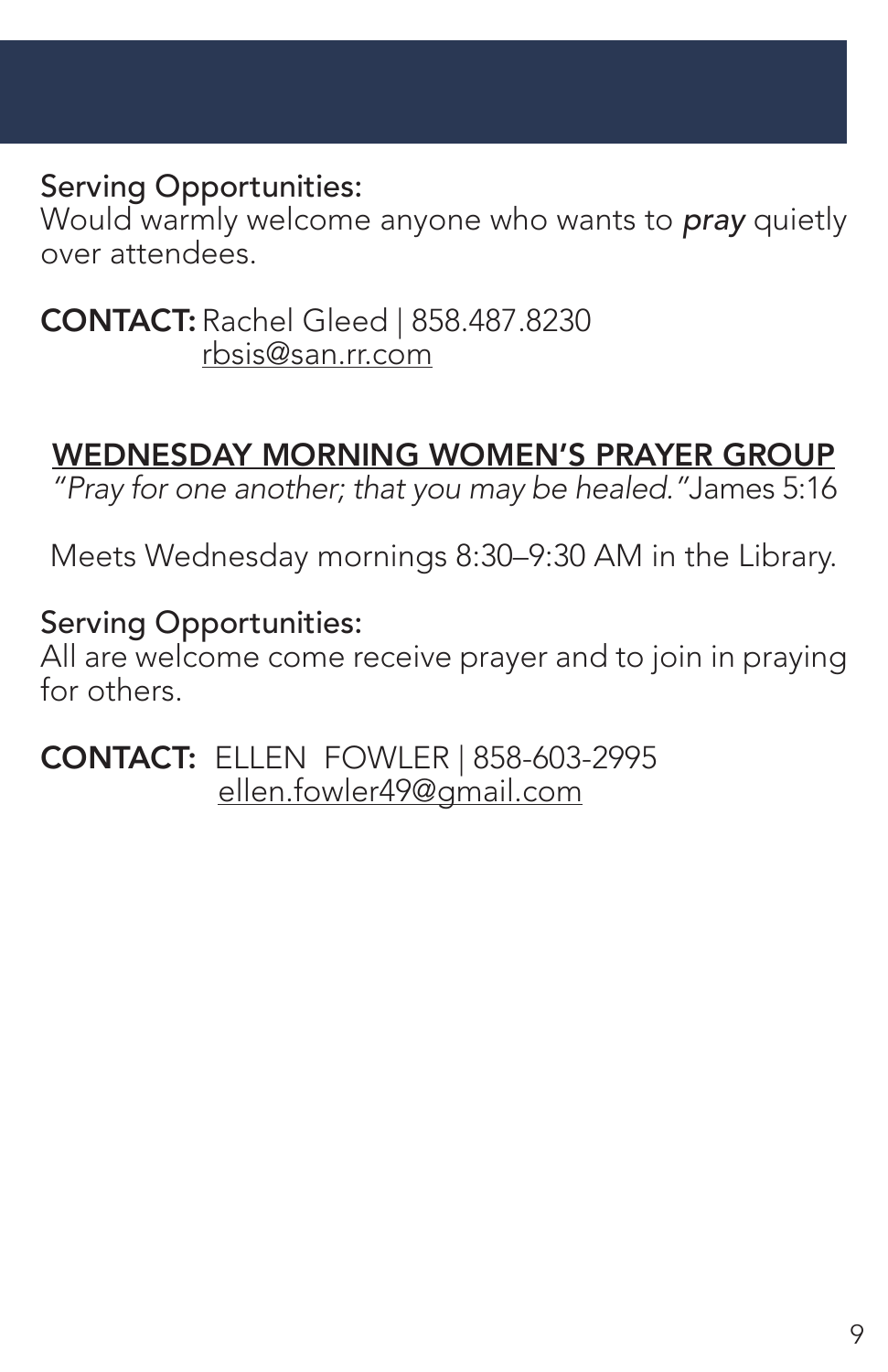## SUPPORT GROUPS

#### GRIEF SHARE

*"The Lord is close to the broken-hearted and saves those who are crushed in spirit." -* Psalm 34:18

A formal Christian program featuring biblical concepts for healing from the grief of loss of a loved one. Meets the 1st & 3rd Sunday each month from 2:30 – 4:00 pm in the Church Library. Each lesson consists of an informative video featuring grief recovery experts, group discussion about the video content, and a workbook of personal study exercises to reinforce the weekly topics. Each lesson is self-contained, so you can begin at any time, and continue until you've completed all 13 lessons.

The program at RB Community Church is facilitated by the Deacon Board.

#### Serving Opportunities:

If you've taken the Journey from Mourning to Joy, we'd welcome you as an assistant facilitator. The more comforters and encouragers the better!

CONTACT: Carol Kasser | 858.312.0902

 ckasser@yahoo.com Fran Spear | co-facilitator | 858-335-5702 www.griefshare.org/groups/56150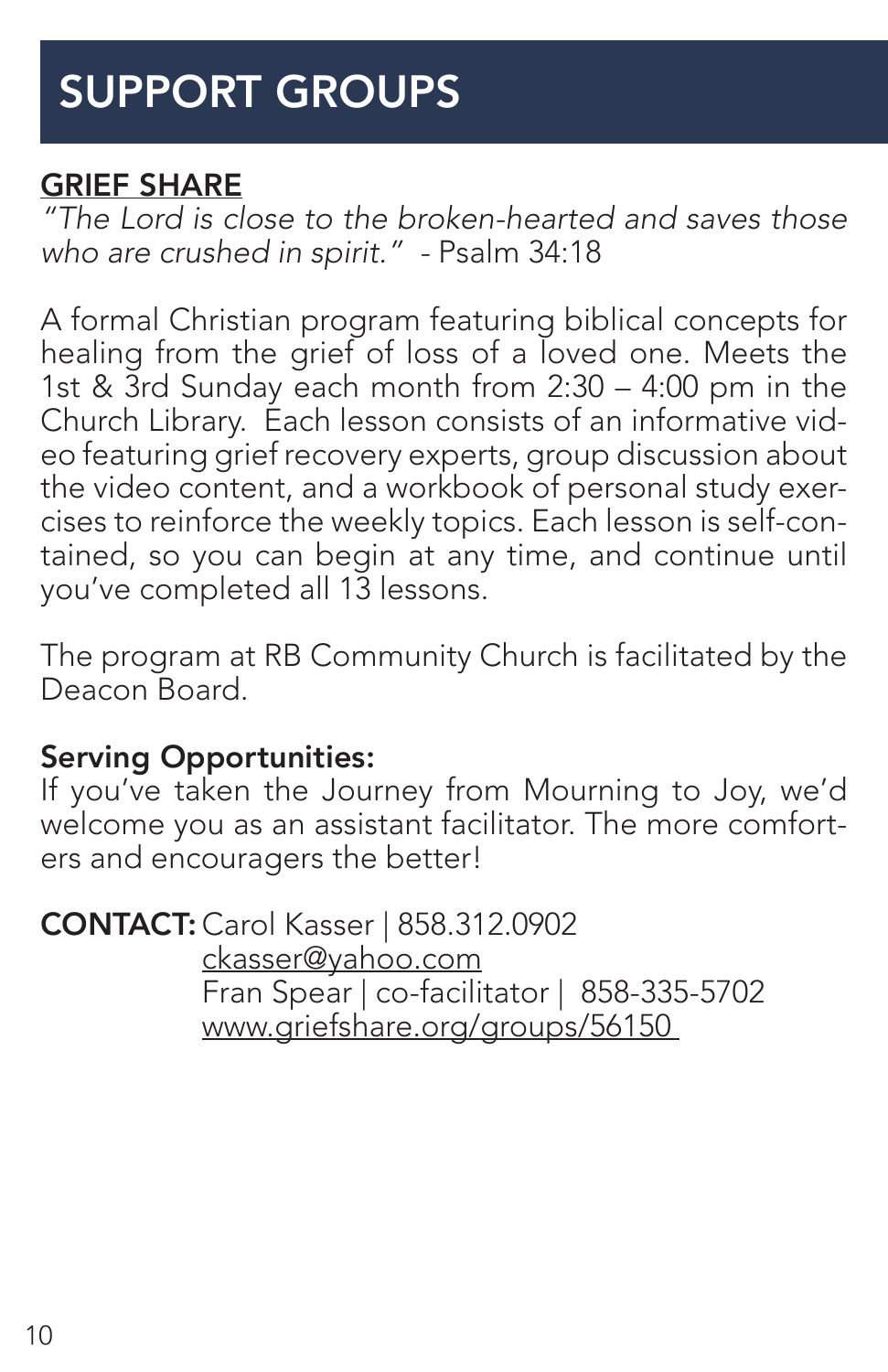## NAMI (National Alliance on Mental Illness)

*"Kind words are like honey - sweet to the soul and healthy for the body." - Proverbs 16:24*

NAMI offers Family Support Groups and meetings for any adult 18 and older with a loved one of any age experiencing behavioral or mental health concerns. Please join us on the 3rd Tuesday of each month at 7 pm - 8:30

CONTACT: Pastoral Care | 858.487.0811 x221 pastoralcare@rbcpc.org

## WOMEN'S CANCER PRAYER SUPPORT GROUP

"May the God of hope fill you with all joy and peace as you trust in Him, so that you may overflow with hope by the *power of the Holy Spirit."* - Romans 15:13

This group serves women who have cancer or have survived cancer. Putting our trust in Christ, we share our challenges and joys and fears with each other and pray together, in laughter and tears, lifting our concerns to the Lord! Meeting twice a month, we grow together in friendship and encourage a deepening faith. At any given meeting, there are usually 4-8 women, yet over the past 9 years, God has used this ministry to bless 42 women.

CONTACT: Susie Hovey | 858.486.3380 mshovey@cox.net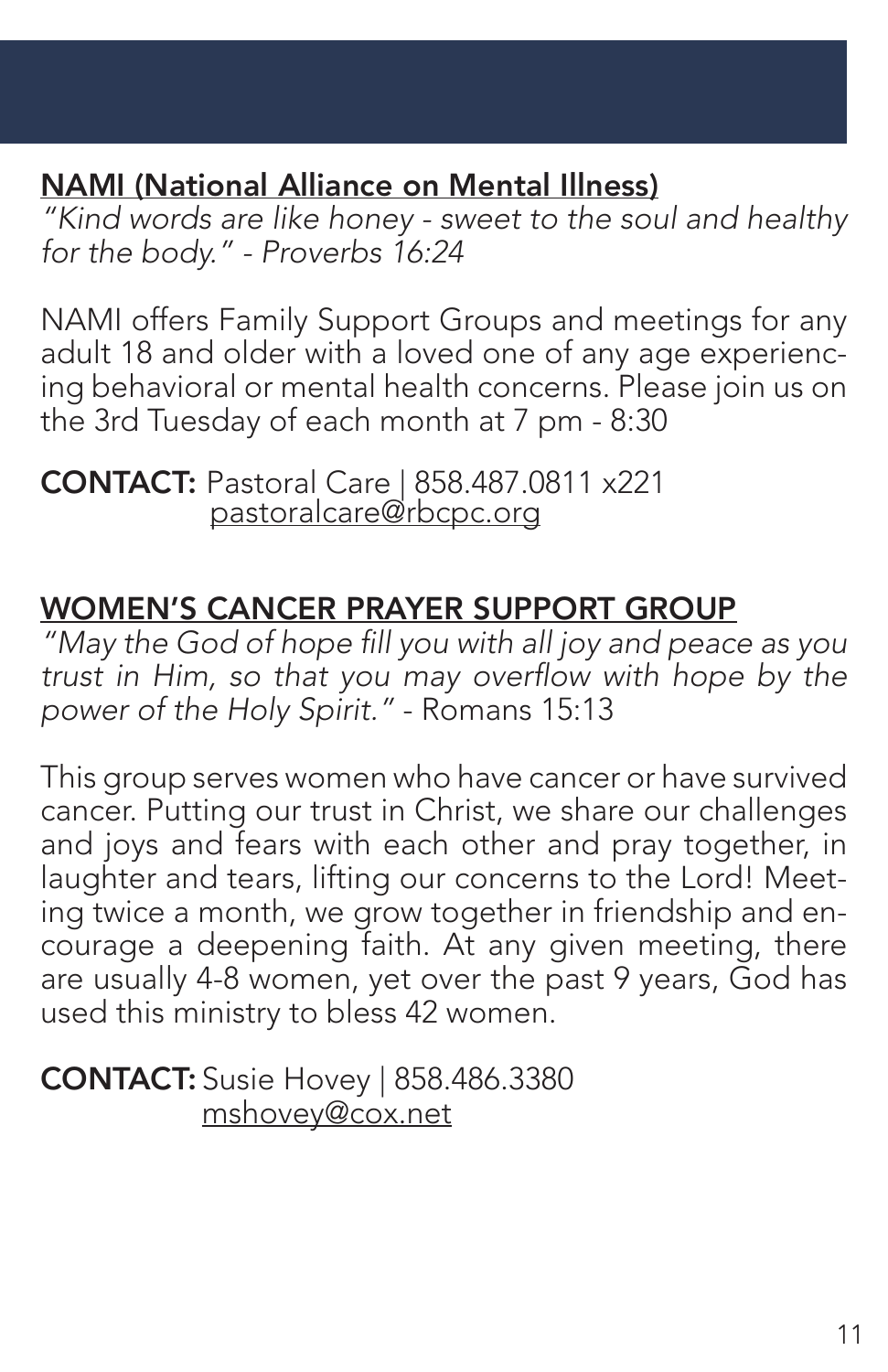## VISITATION

## PASTORAL VISITS

*"Cast all your anxiety on Him because He cares for you"* - 1 Peter 5:7

When you need the promise and reassurance of communion, an ordained Pastor will come to your home, the hospital or care facility to pray and share the Sacrament of Communion with you.

CONTACT: Pastoral Care | 858.487.0811 x221 pastoralcare@rbcpc.org

#### PRAYER SHAWLS

*"Having hope will give you courage. You will be protected and will rest in safety"* - Job 11:18

Prayer Shawls are given to individuals who might benefit from God's comforting embrace as they go through a difficult time in their life.

#### Serving Opportunities:

- Knitters and crocheters needed to create prayer shawls for homebound church members. Yarn and patterns available or create your own.
- Volunteer to teach knitting or crocheting

CONTACT: Shirley Hughes | 760.271.1904 simplestampin@cox.net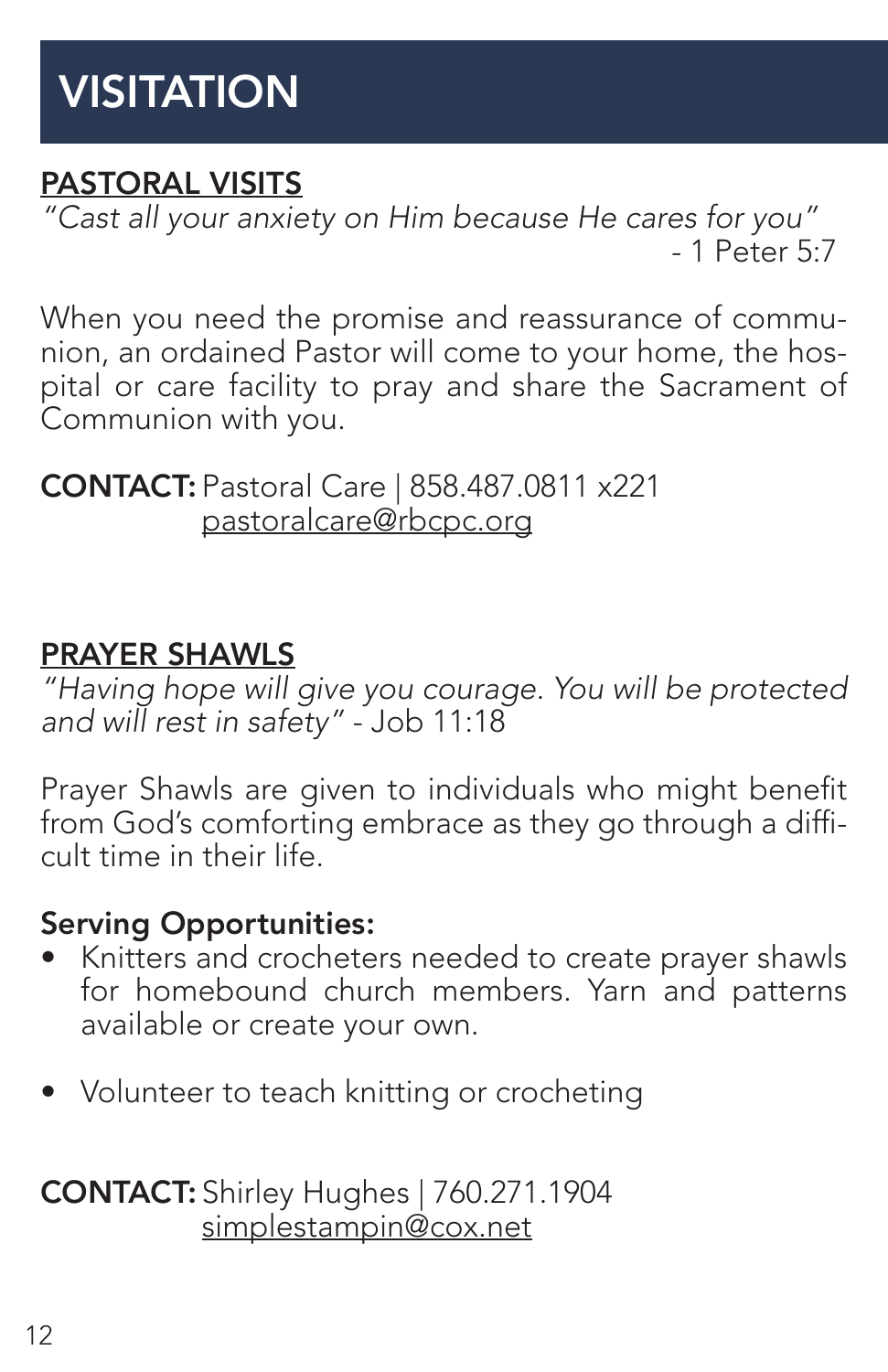## STEPHEN MINISTRY

*"Let your conversation be always full of grace, seasoned with salt, so that you may know how to answer everyone."*  - Colossians 4:6

Stephen Ministry is confidential, one-on-one care for those who are dealing with a difficult time in their life - such as loss, divorce, illness, unemployment, birth, adoption, and many other life changes. The most important thing that Stephen Ministers do is to listen to you and to be a supportive presence during your difficult time.

If you would like to discuss meeting with a Stephen Minister, or to refer someone in need, please contact Barbara Bennett, Referrals Coordinator: wheresbobra@att.net or 858. 484.4974. You can also contact the Pastoral Care Team: 858.487.0811 x221.

#### Serving Opportunities:

Join the Stephen Ministers and receive fifty hours of excellent training to be a better listener, a more compassionate friend, and to walk alongside someone who needs you. Next training begins January 2020, led by Pastor Bob and Jeanette Lauer.

CONTACT:Barbara Bennett, Referrals Coordinator 858.484.4974 wheresbobra@att.net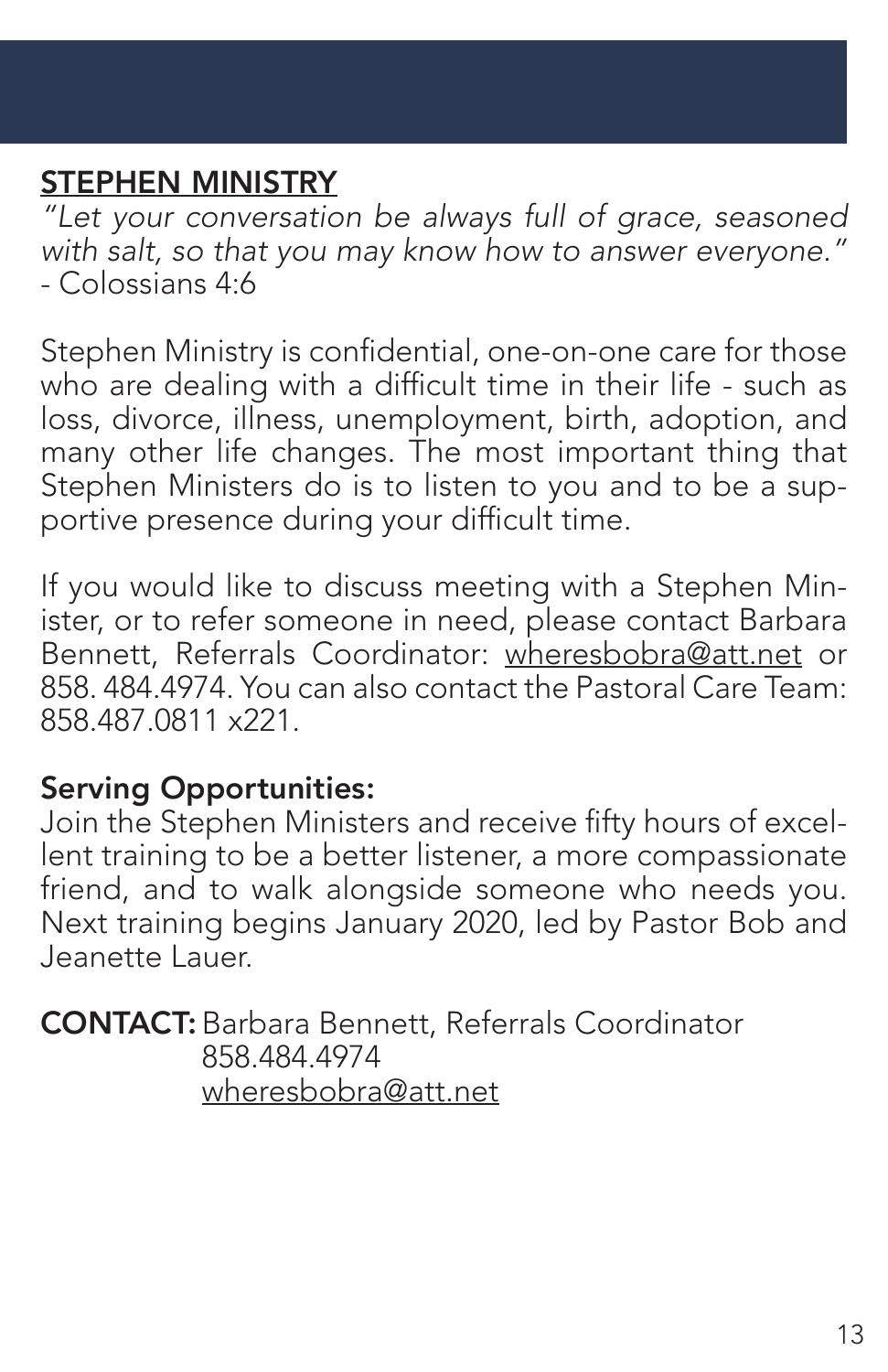## VISITATION VOLUNTEERS

"Bear one another's burdens, and so fulfill the law of Christ" - Galatians 6:2

A ministry of friendship and compassion. Volunteers visit and share God's love with church members who are homebound or limited in their activities due to age or chronic illness. Parish Nurses train visitors and coordinate visits.

#### Serving Opportunities:

- Visitors are always needed. Attend a 3-hour visitation class.
- Tell us about someone who may want a visit from a Christian friend.

CONTACT: Marilyn Glover, RN | 858.487.0811 ext 272 marilyn@rbcpc.org

#### VOLUNTEER CHAPLAINS

*" Praise be to the God and Father of our Lord Jesus Christ, the Father of compassion and the God of all comfort, who comforts us in all our troubles, so that we can comfort those in any trouble with the comfort we ourselves have received from God." - 2 Corinthians 1:3-4*

Volunteers are available to come and pray with you when you are hospitalized, facing surgery, diagnosis or loss.

CONTACT: Pastoral Care | 858.487.0811 x221 pastoralcare@rbcpc.org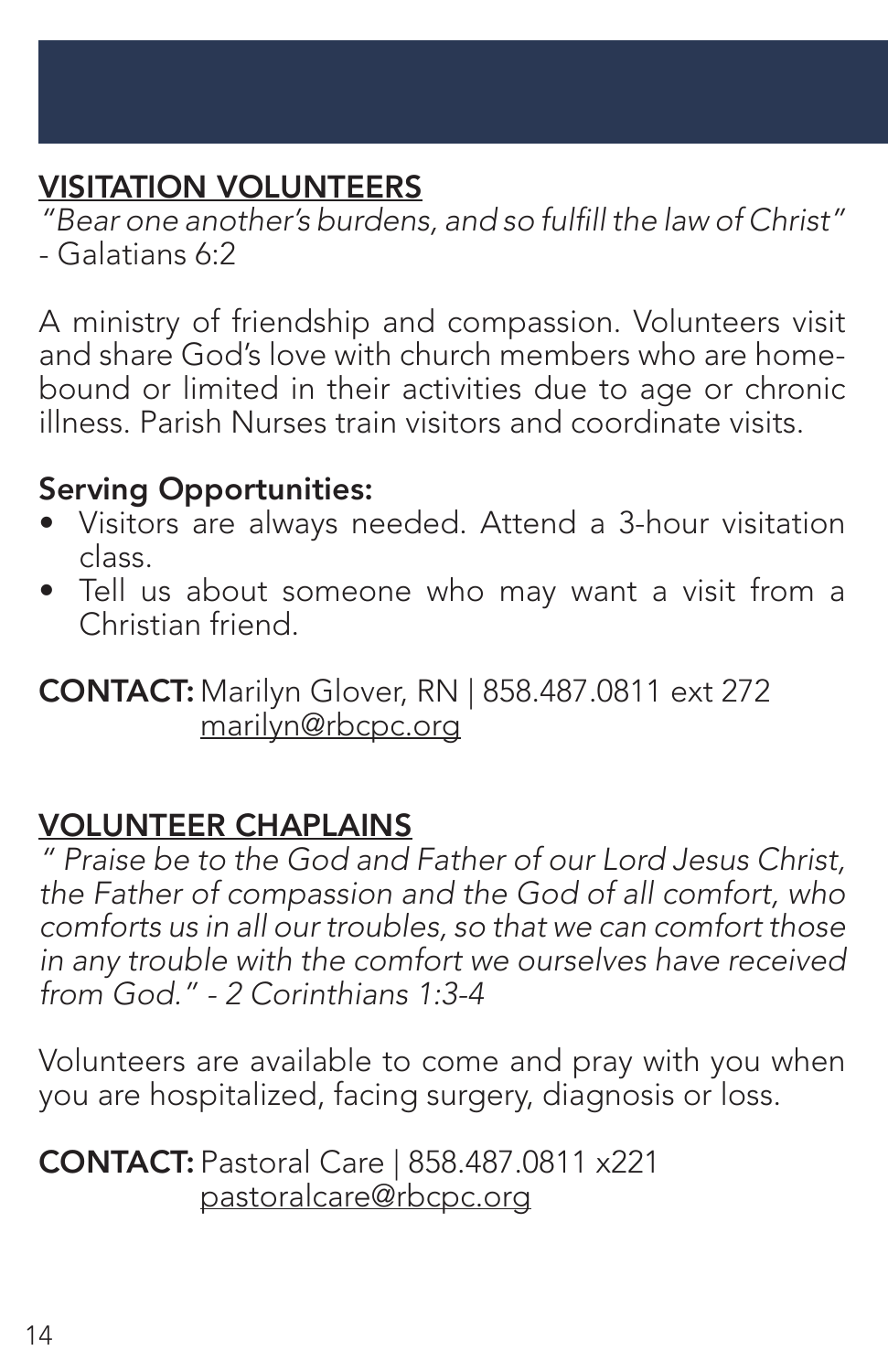## THE CARPENTER'S FELLOWSHIP

*"Here am I, Lord; Send me!"*

 *-*Isaiah 6:8

The Carpenter's Fellowship (TCF) takes its inspiration, as well as its name, from the life of The Great Carpenter, our Lord Jesus Christ. It was founded 25 years ago by Bob and Dorothy Kirkpatrick at RBCPC with the mission of "showing God's love in action" through hands-on support projects that enhance people's lives. During those years we've conducted over 150 service projects for our church, other faith-based organizations, and numerous families in need. We lead the church's annual Souperbowl drive, which over the last 18 years has resulted in donations of \$60,000 and 84,000 food items to local charities. We meet monthly to share a meal and plan future projects. A unique feature of TCF is that all our projects are funded by annual contributions from members.

#### Serving Opportunities:

- Suggest service projects we might consider
- Volunteer your home repair talents. Several of us work with Helping Hands ministry making minor household repairs for other members of RB Community. You're welcome to work with us.

CONTACT:Barbara Riddle | 760.715.1000 b.riddle@cox.net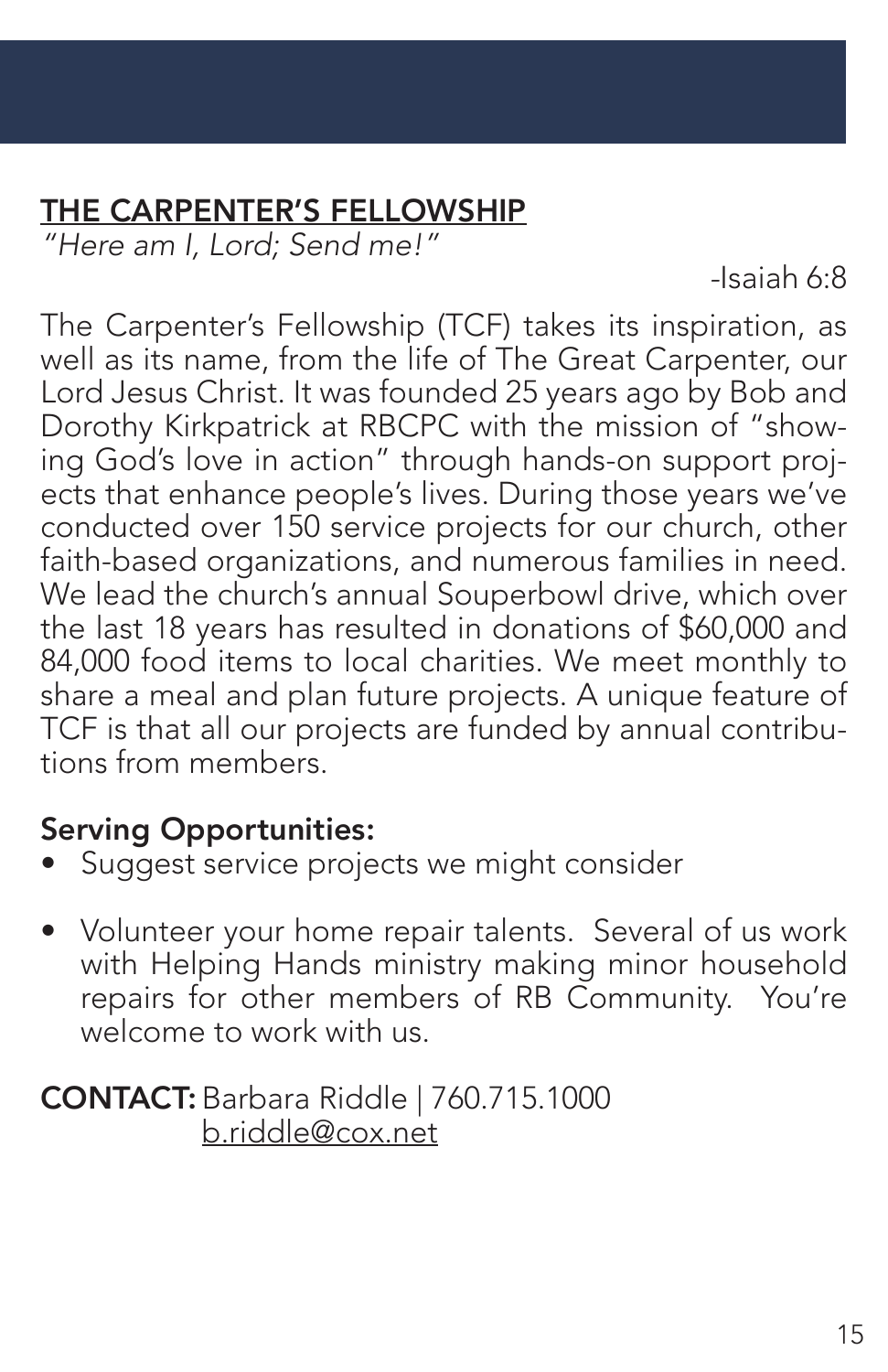## HELPING HANDS

*"But someone will say, 'You have faith, and I have works. Show me your faith without your works, and I will show you my faith by my works.'"* - James 2:18

The Helping Hands ministry likes to be thought of as your neighbors and, like a good neighbor, we are available to help you with some of your household problems. Helping Hands can help with tasks such as changing a hard-to-reach light bulb, turning a mattress, moving heavy furniture, or repairing minor plumbing or electrical problems.

## Serving Opportunities:

If you're handy around the house, we'd love to have you on our team.

CONTACT: Dick Kurtz | 858.485.5488 dickerperry@gmail.com

## CPR.AED CLASSES & FIRST AID CLASSES

*"Give instruction to a wise man and he will be still wiser" -*Proverbs 9:9

Learn basic life saving techniques which may help revive physical life to God's intricate creation, the human body. Our team of instructors are accredited to teach HeartSaver American Heart Association courses.

#### Serving Opportunities:

- Participate in one of our certification classes in CPR or First Aid. Three classes held each year: October 27, March, and May.
- Become an AHA certified instructor.

#### CONTACT: Marilyn Glover, RN | 858.487.0811 ext 272 parishnurse@roadrunner.com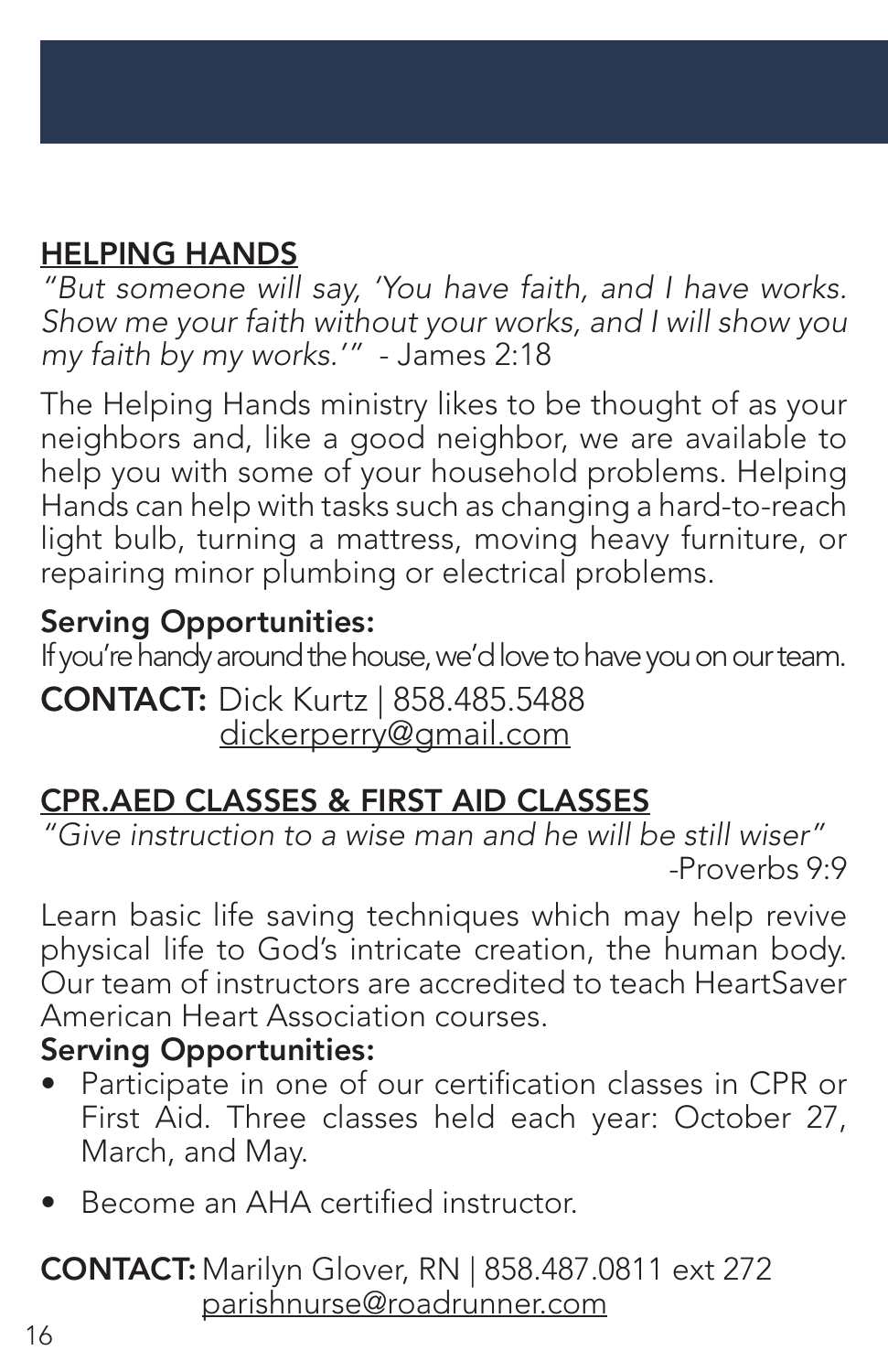## ESL CLASSES WITH LAUBACH

*"Each of you should use whatever gift you have received to serve others, as faithful stewards of God's grace in its various forms."* -1 Peter 4:10 (NIV)

The Laubach Literacy Center teaches literacy and English as a second language (ESL) to adults. The Laubach motto is "each one, teach one" - the volunteer tutors teach in a one-on-one or small group setting.

#### Serving Opportunities:

Tutors are always needed, and training is available.

**CONTACT:** Nancy Anderson | 858.566.5127 nlanderson51@gmail.com

#### FIRST AID TEAM

*"He went to him and bound up his wounds... Then he took care of him." -* Luke 10:34

Several medically-trained individuals are available at worship services to assist with first aid needs for people who may fall or have incidents on the church campus.

#### Serving Opportunities:

Volunteer to share your first aid skills when needed.

CONTACT: Marilyn Glover, RN | 858.487.0811 ext 272 parishnurse@rbcpc.org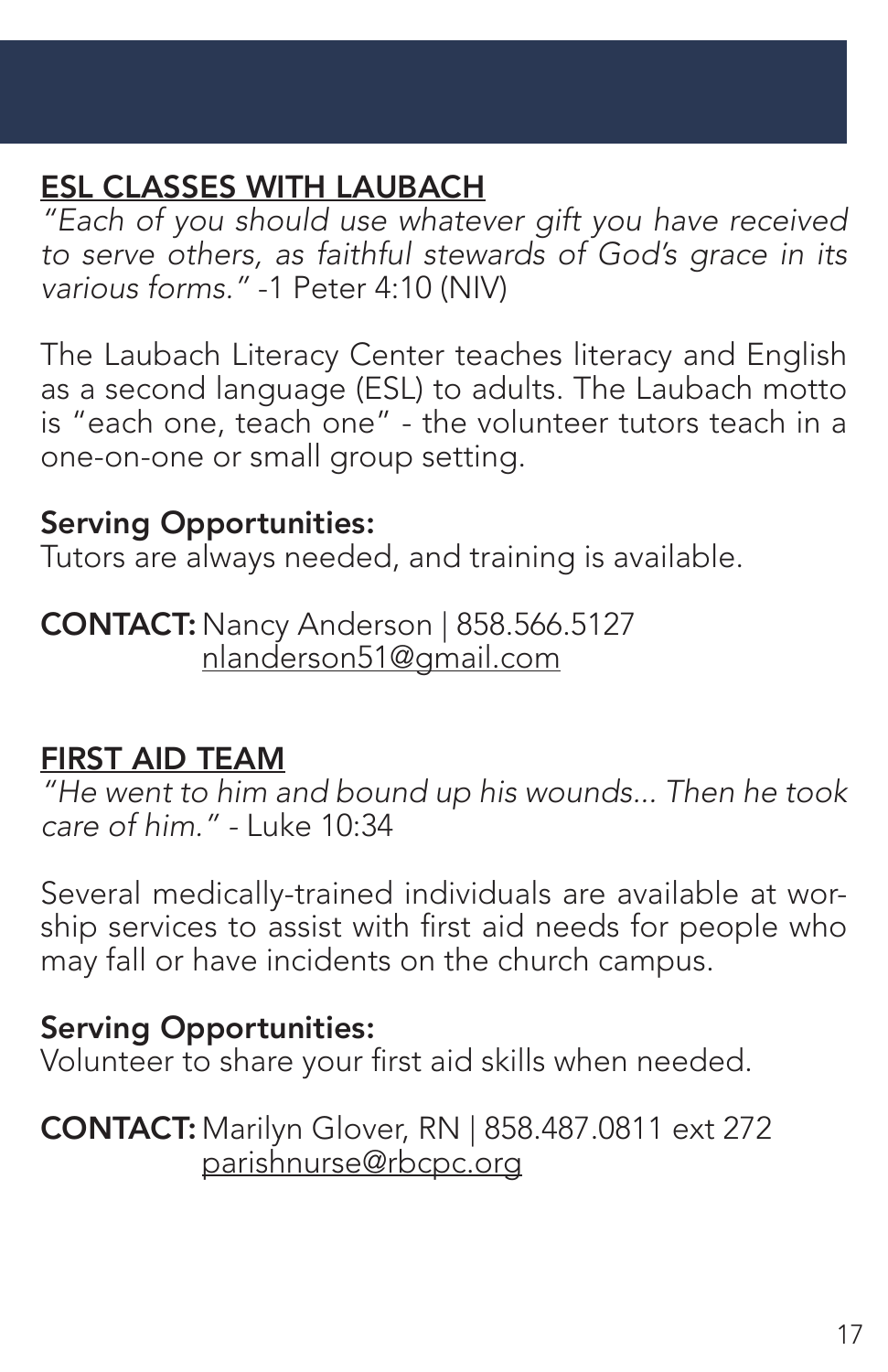## MARRIAGE ENRICHMENT MINISTRY

*"And on the third day there was a wedding in Cana of Gal- ilee…and Jesus and His Disciples were invited."John 2:1-2*

The Marriage Enrichment Team strives to promote wed- dings where Jesus is invited as well as opportunities for marriages to thrive and be strengthened in our church and community. We sponsor date nights, partnerships (former-<br>ly mentoring) with trained couples, special events, classes and couples weekends.

Watch for information on our College of Marriage and oth- er upcoming events in RB Community Church's Newsletter and on social media.

CONTACT: Karen Kritzer, 858.485.6182 kkarenp@gmail.com

## MEMORIAL AND FUNERAL MINISTRY

*"And God will wipe away every tear from their eyes; there shall be no more death, nor sorrow, nor crying. There shall be no more pain, for the former things have passed*  away." **away."** - Revelation 21:4

The mission of the Memorial and Funeral Ministries is to<br>assist you with planning your loved one's memorial and funeral services. This will include a Memorial Coordinator to help plan the service, coordinate arrangements with the pastor and musicians of the Church, design the program, provide a guest book, set up your memento table, wel- come and assist family & guests on the day of the service.

#### Serving Opportunities: Pastoral Care Volunteers.

CONTACT: Pastoral Care | 858.487.081 ext 221 pastoralcare@rbcpc.org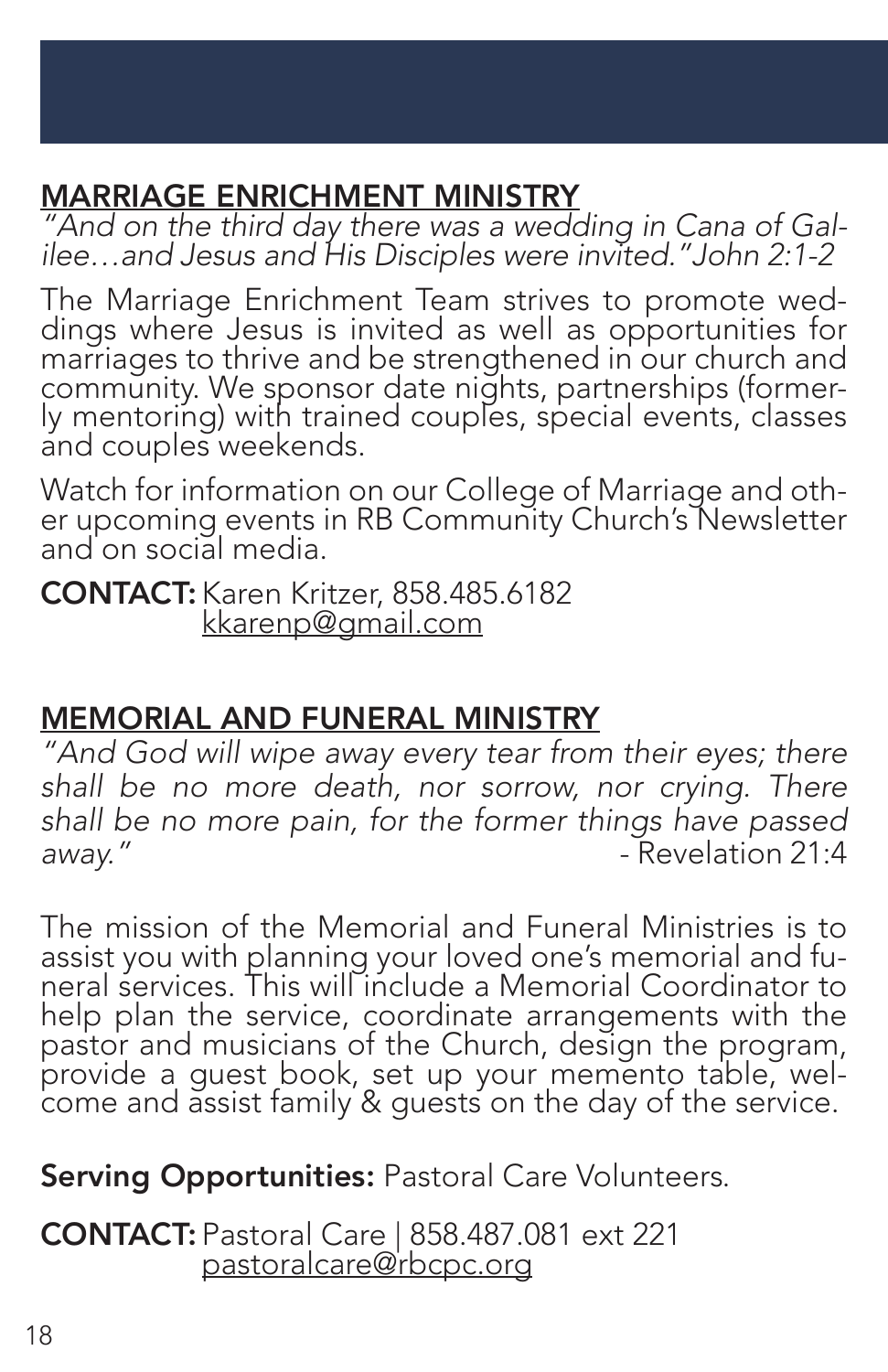## MILITARY FAMILY MINISTRY

*"Have I not Commanded you? Be strong and courageous. Do not be afraid; do not be discouraged, for the Lord your*  God will be with you wherever you go."

Military Family Ministry is a support ministry that provides resources, spiritual, emotional and practical support for active and retired military and their families.

Activities include: Military Bulletin Board, Military Prayer List, Quilt Square distribution to service members, Christmas Angel Tree, participation with the Carpenters in the Veterans Village Help for Homeless Veterans Jean Drive, San Diego Military Outreach Ministry (SDMOM) Food Bank (helping stock the food bank available to young military families.)

#### Serving Opportunities:

Military Family Liaison: any person interested in keeping in touch with the well-being and needs of military families of RB Community Church would be a welcome member of the ministry.

CONTACT: Connie Emarine | 858.487.3509 connieemarine@gmail.com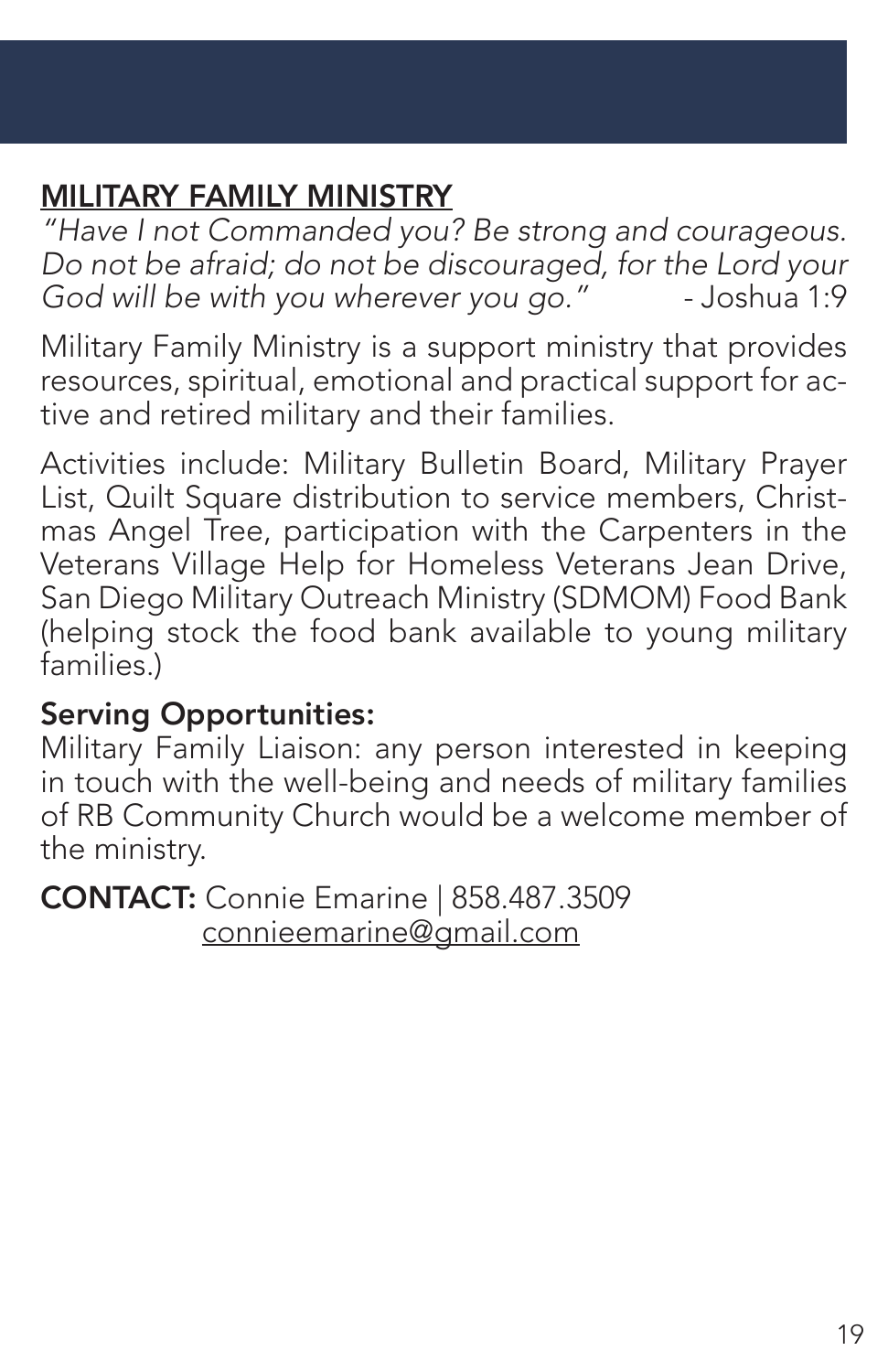## PARISH NURSE VOLUNTEERS

*"As each has received a gift, use it to serve one another, as good stewards of God's Varied Grace"* - 1 Peter 4:10

Blood Pressure Screening, health resources and consultations with an RN are available in the Courtyard each Sunday. Emphasis: Promoting good health for body, mind and spirit. This year our team of 7 volunteer parish nurses displayed information on current health topics such as the Opioid Epidemic, Mental Health, and Driving Safety.

#### Serving Opportunities:

- Let us check your blood pressure or help with a health-related question!
- Registered Nurses needed to participate in our parish nurse ministry.

CONTACT: Cheryl Foreman, RN or Marilyn Glover, RN 858.487.0811 ext 272 parishnurse@rbcpc.org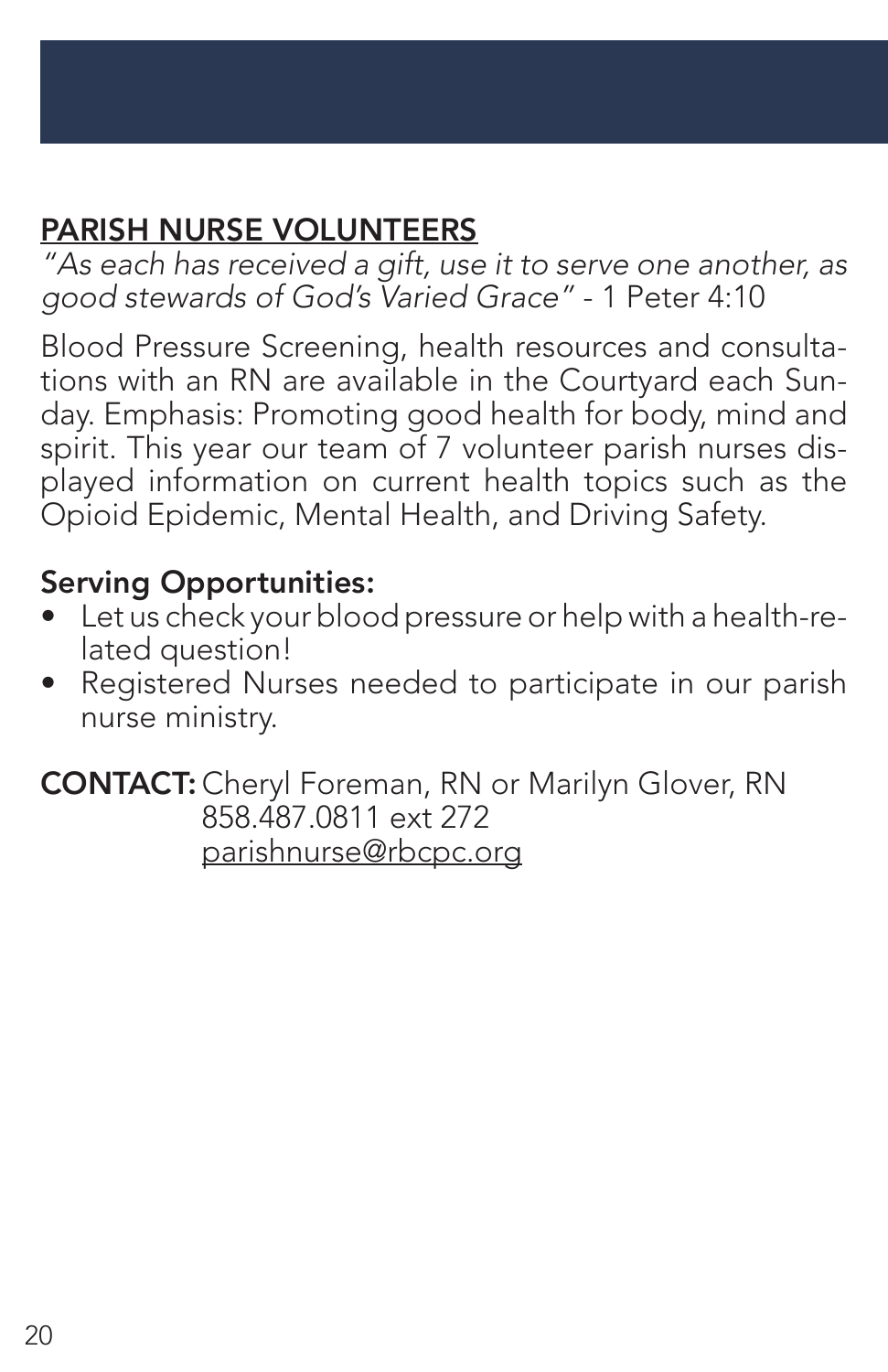### NATIONAL DAY OF PRAYER

*"First of all, then, I urge that entreaties and prayers, peti- tions and thanksgiving, be made on behalf of all men, for kings and all who are in authority, in order that we may lead a tranquil and quiet life in all godliness and dignity." -* 1 Timothy 2:1-2

The National Day of Prayer is held the 1st Thursday in May every year. It's mission is to mobilize prayer all over Ameri-<br>ca, and to encourage repentance and righteousness in the culture. Everyone can take part in a 24 hour prayer vigil that day, signing up for a half hour time slot to pray. A prayer guide is provided to focus on praying for our government; federal, state, and local. It also includes scriptures and prayer ideas for military, media, business, education, church and family. We P.R.A.Y ; PRAISE, REPENT, ASK, YIELD.

#### Serving Opportunities:

Sign up for a half-hour time slot to pray.

CONTACT: Rosina Krefft | 858.776.2784 rbkrefft@aol.com

#### SERVICE OF REMEMBRANCE

*"I lift up my eyes to the mountains - where does my help come from? My help comes from the Lord, the Maker of heaven and earth. "* -Psalm 121:1-2

This annual service held in April or May is a time to re- member and honor our loved ones who have passed away. The pastoral care team led by Pastor Mofid and joined by gifted musicians lead us in music, Scripture reading and candle lighting. It is a very blessed time to honor our loved ones who have passed away.

#### Serving Opportunities:

Sending invitations, phone calls, and greeting.

CONTACT: Pastoral Care | 858.487.0811 x221 pastoralcare@rbcpc.org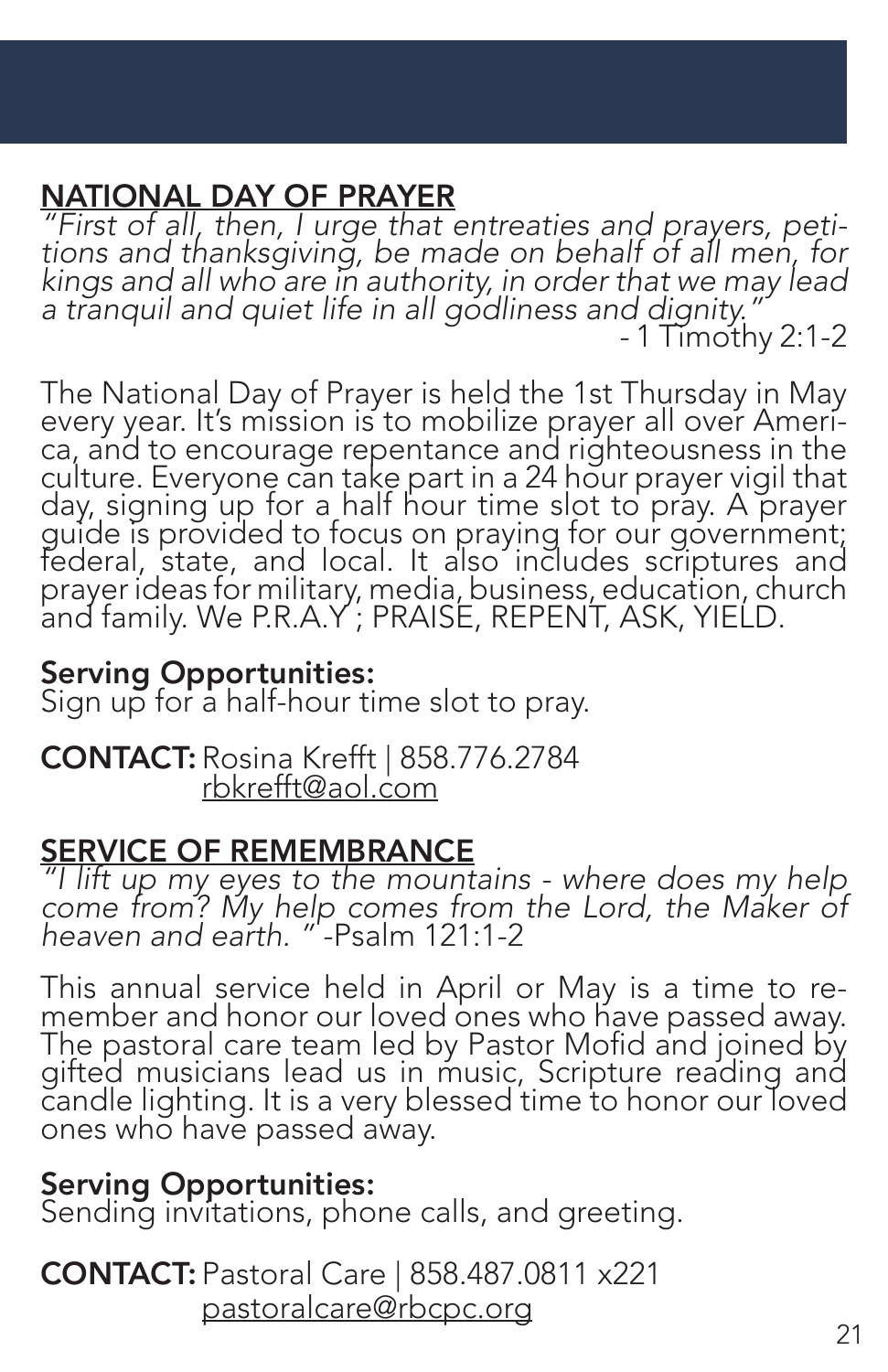### OLDER,WISER,LIVELY SAINTS (OWLS) LUNCHEONS

*"Wisdom is found with the elderly, and understanding comes with long life."* - Job 12:12

This ministry provides a time for fellowship and healthy entertainment as well as a delicious and nutritious meal. We care about all those among us who might be lonely or in need. Our goal is to foster friendships and provide a fun event for seniors to look forward to.

We meet every Thursday - - two seasons of the year for a total of 18 programs. From 10:30 am-12:30 pm.

#### Serving Opportunities:

- Attend and enjoy our programs. Average attendance 45-50 Charge for luncheon & entertainment is \$9.00 per person.
- Contributions to keep the programs in operation are welcome. Project "FEED the OWL" has been established for those interested in supporting this worthy cause.

RSVP by calling the church office at 858.487.0811.

CONTACT:Bill Stanley | 858.487.0811 ext 282 bill@rbcpc.org or Pastoral Care | 858.487.0811 ext 221 pastoralcare@rbcpc.org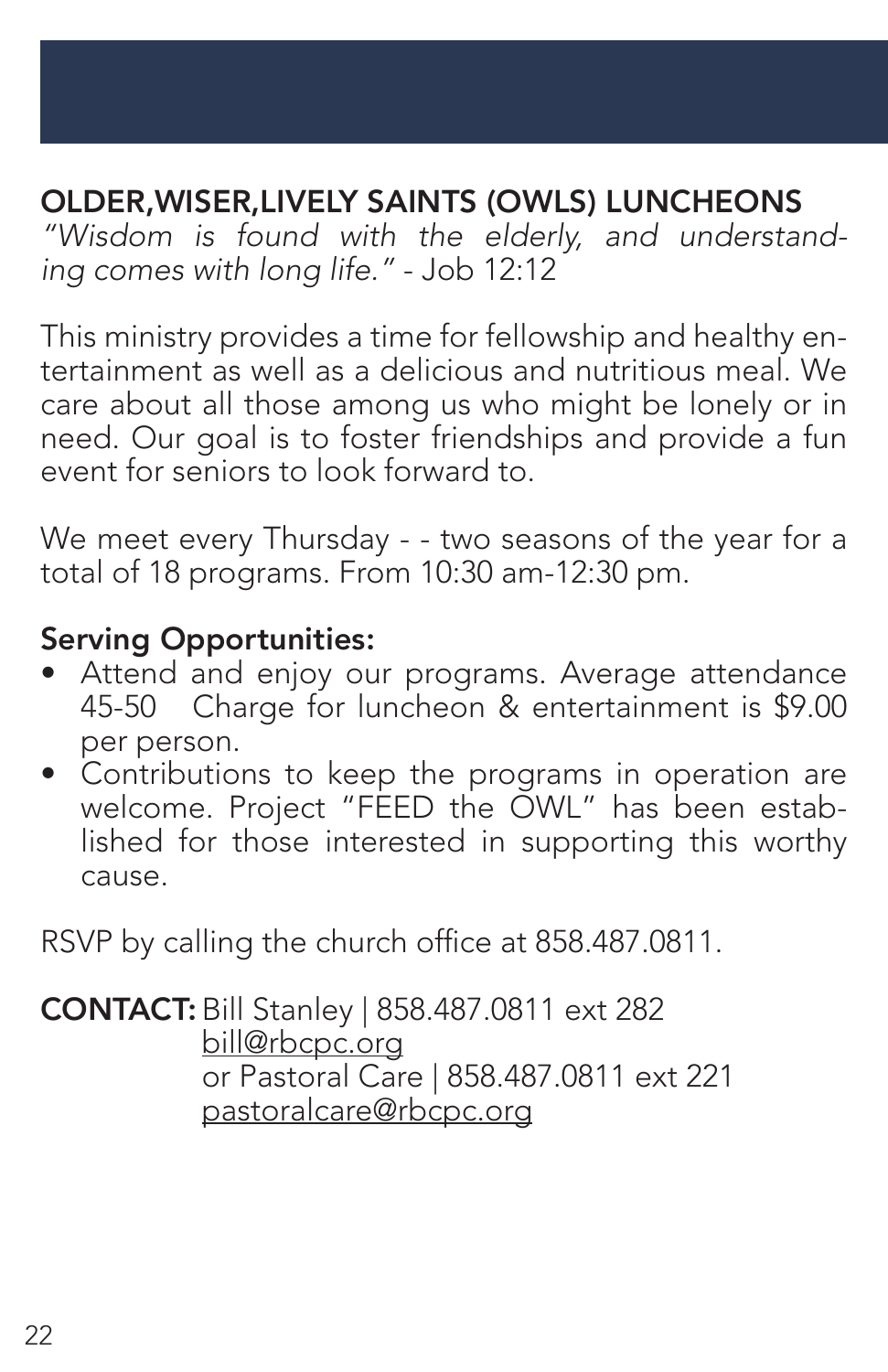

FOR HIM